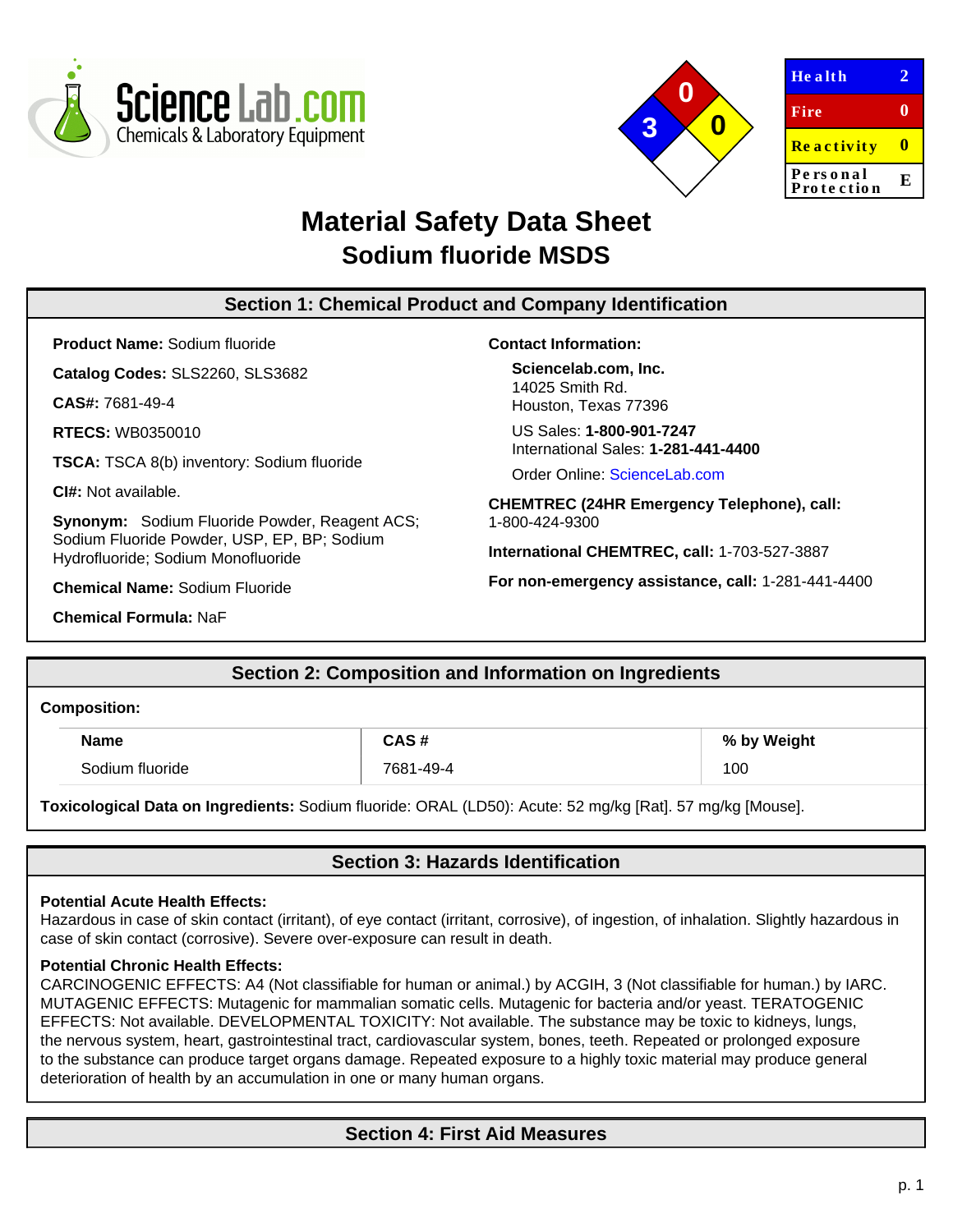### **Eye Contact:**

Check for and remove any contact lenses. In case of contact, immediately flush eyes with plenty of water for at least 15 minutes. Cold water may be used. Get medical attention immediately.

### **Skin Contact:**

In case of contact, immediately flush skin with plenty of water for at least 15 minutes while removing contaminated clothing and shoes. Cover the irritated skin with an emollient. Cold water may be used.Wash clothing before reuse. Thoroughly clean shoes before reuse. Get medical attention immediately.

### **Serious Skin Contact:**

Wash with a disinfectant soap and cover the contaminated skin with an anti-bacterial cream. Seek immediate medical attention.

#### **Inhalation:**

If inhaled, remove to fresh air. If not breathing, give artificial respiration. If breathing is difficult, give oxygen. Get medical attention.

### **Serious Inhalation:**

Evacuate the victim to a safe area as soon as possible. Loosen tight clothing such as a collar, tie, belt or waistband. If breathing is difficult, administer oxygen. If the victim is not breathing, perform mouth-to-mouth resuscitation. Seek medical attention.

#### **Ingestion:**

If swallowed, do not induce vomiting unless directed to do so by medical personnel. Never give anything by mouth to an unconscious person. Loosen tight clothing such as a collar, tie, belt or waistband. Get medical attention immediately.

**Serious Ingestion:** Not available.

## **Section 5: Fire and Explosion Data**

**Flammability of the Product:** Non-flammable.

**Auto-Ignition Temperature:** Not applicable.

**Flash Points:** Not applicable.

**Flammable Limits:** Not applicable.

**Products of Combustion:** Not available.

**Fire Hazards in Presence of Various Substances:** Not applicable.

**Explosion Hazards in Presence of Various Substances:**

Risks of explosion of the product in presence of static discharge: Not available. Slightly explosive in presence of heat. Nonexplosive in presence of shocks.

**Fire Fighting Media and Instructions:** Not applicable.

**Special Remarks on Fire Hazards:** Not available.

**Special Remarks on Explosion Hazards:** Containers may explode when heated

# **Section 6: Accidental Release Measures**

**Small Spill:** Use appropriate tools to put the spilled solid in a convenient waste disposal container.

## **Large Spill:**

Poisonous solid. Stop leak if without risk. Do not get water inside container. Do not touch spilled material. Use water spray to reduce vapors. Prevent entry into sewers, basements or confined areas; dike if needed. Call for assistance on disposal. Be careful that the product is not present at a concentration level above TLV. Check TLV on the MSDS and with local authorities.

## **Section 7: Handling and Storage**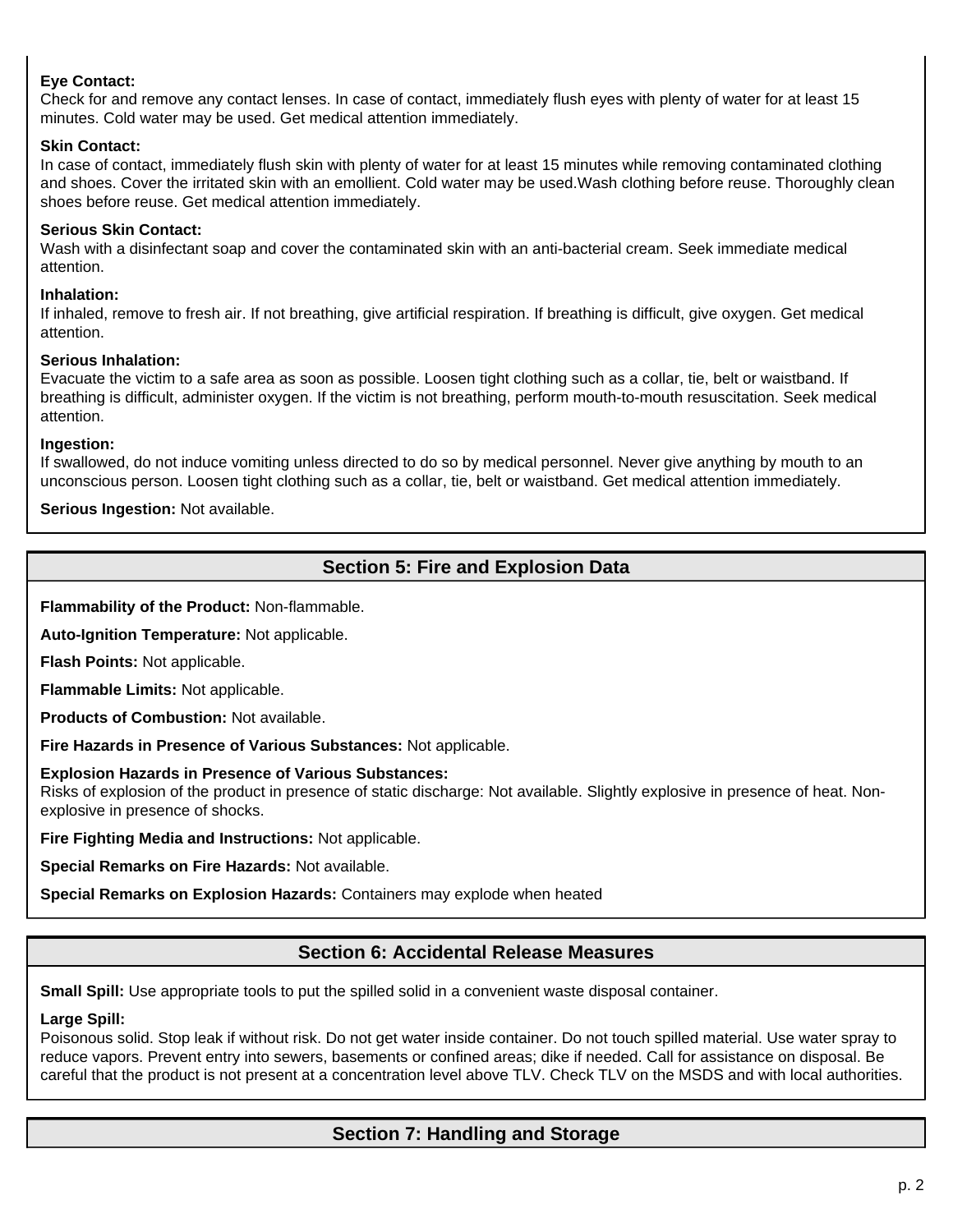### **Precautions:**

Do not ingest. Do not breathe dust. In case of insufficient ventilation, wear suitable respiratory equipment. If ingested, seek medical advice immediately and show the container or the label. Avoid contact with skin and eyes. Keep away from incompatibles such as oxidizing agents, metals, acids, alkalis.

**Storage:** Keep container tightly closed. Keep container in a cool, well-ventilated area.

# **Section 8: Exposure Controls/Personal Protection**

#### **Engineering Controls:**

Use process enclosures, local exhaust ventilation, or other engineering controls to keep airborne levels below recommended exposure limits. If user operations generate dust, fume or mist, use ventilation to keep exposure to airborne contaminants below the exposure limit.

### **Personal Protection:**

Splash goggles. Lab coat. Dust respirator. Be sure to use an approved/certified respirator or equivalent. Gloves.

### **Personal Protection in Case of a Large Spill:**

Splash goggles. Full suit. Dust respirator. Boots. Gloves. A self contained breathing apparatus should be used to avoid inhalation of the product. Suggested protective clothing might not be sufficient; consult a specialist BEFORE handling this product.

### **Exposure Limits:**

TWA: 2.5 (mg/m3) from NIOSH Consult local authorities for acceptable exposure limits.

## **Section 9: Physical and Chemical Properties**

**Physical state and appearance:** Solid. (Crystals solid. crystalline powder.)

**Odor:** Odorless.

**Taste:** Salty

**Molecular Weight:** 41.99 g/mole

**Color:** White.

**pH (1% soln/water):** Not available.

**Boiling Point:** 1704°C (3099.2°F)

**Melting Point:** 993°C (1819.4°F)

**Critical Temperature:** Not available.

**Specific Gravity:** 2.78 (Water  $= 1$ )

**Vapor Pressure:** Not applicable.

**Vapor Density:** Not available.

**Volatility:** Not available.

**Odor Threshold:** Not available.

**Water/Oil Dist. Coeff.:** Not available.

**Ionicity (in Water):** Not available.

**Dispersion Properties:** See solubility in water.

#### **Solubility:**

Soluble in cold water, hot water. Solubility in water: 5g/100 ml @ 100 deg. C, 4.3 g/100 @ 25 deg C, 4.0 g/100 ml @ 15 deg. C. Very slighly soluble in alcohol.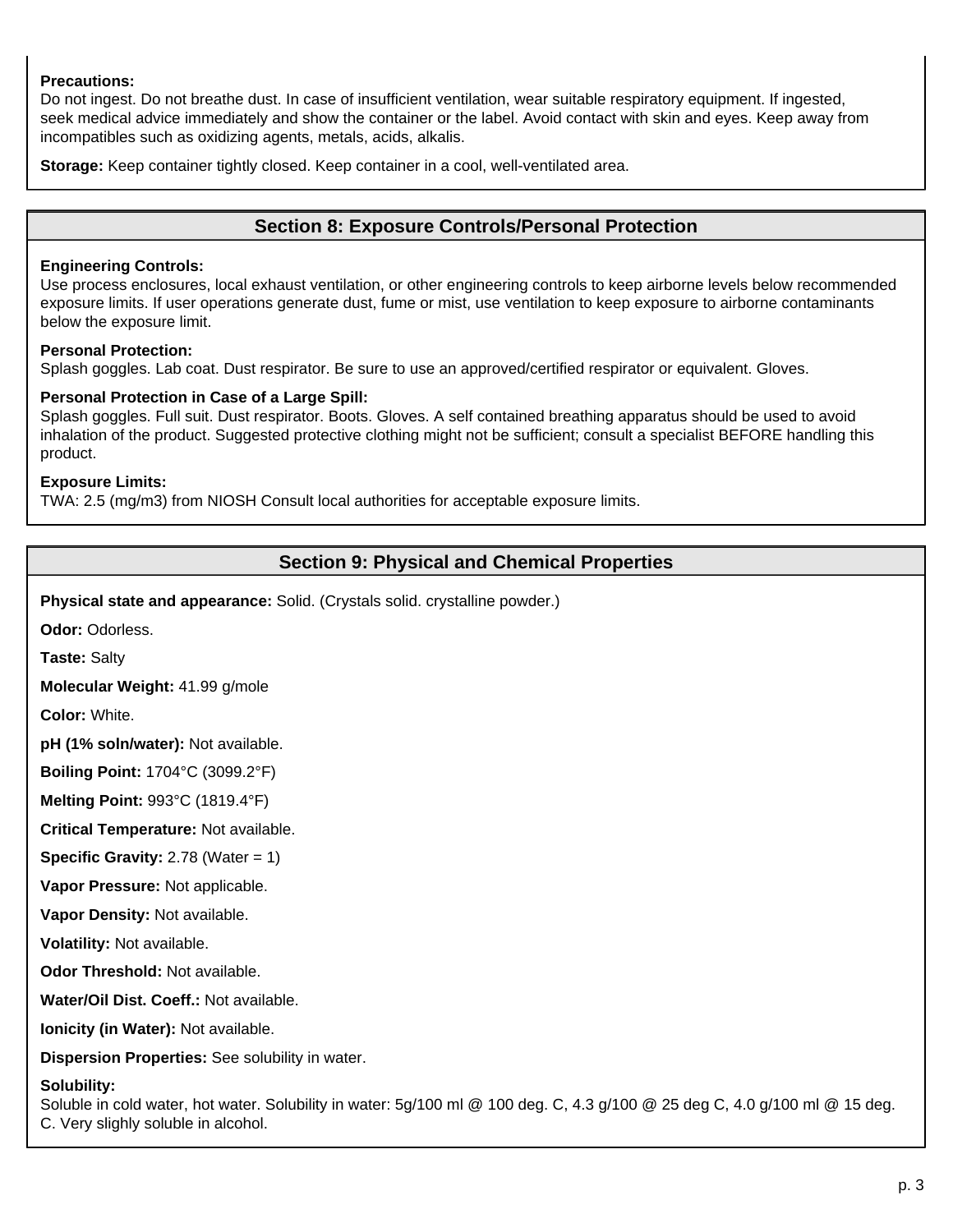# **Section 10: Stability and Reactivity Data**

**Stability:** The product is stable.

**Instability Temperature:** Not available.

**Conditions of Instability:** Incompatible materials, dust generation, excess heat

**Incompatibility with various substances:** Reactive with oxidizing agents, metals, acids, alkalis.

**Corrosivity:** Not available.

### **Special Remarks on Reactivity:**

Contact with metals may evolve flammable hydrogen gas. Sodium reacts with acids to form hydrogen fluoride. Alkali fluorides (except lithium salt) absorb Sodium Fluoride to form acid fluorides.

**Special Remarks on Corrosivity:** Not available.

**Polymerization:** Will not occur.

## **Section 11: Toxicological Information**

**Routes of Entry:** Inhalation. Ingestion.

**Toxicity to Animals:** Acute oral toxicity (LD50): 52 mg/kg [Rat].

### **Chronic Effects on Humans:**

CARCINOGENIC EFFECTS: A4 (Not classifiable for human or animal.) by ACGIH, 3 (Not classifiable for human.) by IARC. MUTAGENIC EFFECTS: Mutagenic for mammalian somatic cells. Mutagenic for bacteria and/or yeast. May cause damage to the following organs: kidneys, lungs, the nervous system, heart, gastrointestinal tract, cardiovascular system, bones, teeth.

### **Other Toxic Effects on Humans:**

Hazardous in case of skin contact (irritant), of eye contact (corrosive), of ingestion, of inhalation. Slightly hazardous in case of skin contact (corrosive).

### **Special Remarks on Toxicity to Animals:**

Lowest Published Lethal Dose: LDL [Human] - Route: Oral; Dose: 71 mg/kg LDL [Woman] - Route: Oral; Dose: 90 mg/kg LDL [Woman] - Route: Oral; Dose: 360 mg/kg LDL [Mouse] - Route: Skinl; Dose: 300 mg/kg

### **Special Remarks on Chronic Effects on Humans:**

May cause adverse reproductive effects (fertililty, fetoxicity), and birth defects based on animal data. May cause cancer based on animal data. May cause genetic (mutagenic) and tumorigenic effects.

### **Special Remarks on other Toxic Effects on Humans:**

Acute Potential Health Effects: Skin: Causes skin irritation and possible burns, especially if skin is wet or moist. Eyes: Causes eye irritation and burns. May cause chemical conjunctivitis and corneal damage. Ingestion: Harmful if swallowed. Causes digestive (gastrointestinal) tract irritation and burns. May cause severe and permanent damage to the digestive. Ingestion of large amounts may cause salivation, thirst, nausea, vomiting, hypermotility, diarrhea, and abdominal pain. May affect behavior/ central nervous system/nervous system (headache, nervousness, dizziness, seizures, convulsions, tremor, muscle weakness, somnolence), respiration (respiratory depression, dyspnea), cardiovascular system (weak pulse, hypotension, dysrhythmias, cardiac arrest), liver, urinary system (polyuria, polydypsia) brain, metabolism (loss of appetite, hypcalcemia, hyperkalemia, hypomagnesia, ), teeth, bones, and blood (changes in red and white blood cell count, interference in blood coagulation) Inhalation: Causes irritation and chemical burns of the respiratory tract with coughing, breathing difficulty and possibly nasal septum perforation and coma. May affect bones. Chronic Potential Heath Effects: Chronic ingestion may cause fluorosis. Effects of fluorisis may include joint pain, weakness, limited joint mobility, brittle bones, ossifications on x-ray, thickening of long bone cortices, calcificaiton of ligaments, osteomalacia, osteosclerosis (skeletal (bone and teeth) abnormalties) and mottled tooth enamel. Other symptoms may include anemia, nausea, vomiting, diarrhea or constipation, kidney damage and weight loss/anorexia. Chronic inhalation may cause bronchitis to develop with cough, phlegm, and/or shortness of breath. , liver (hepatic enzymes increased, jaundice), .

## **Section 12: Ecological Information**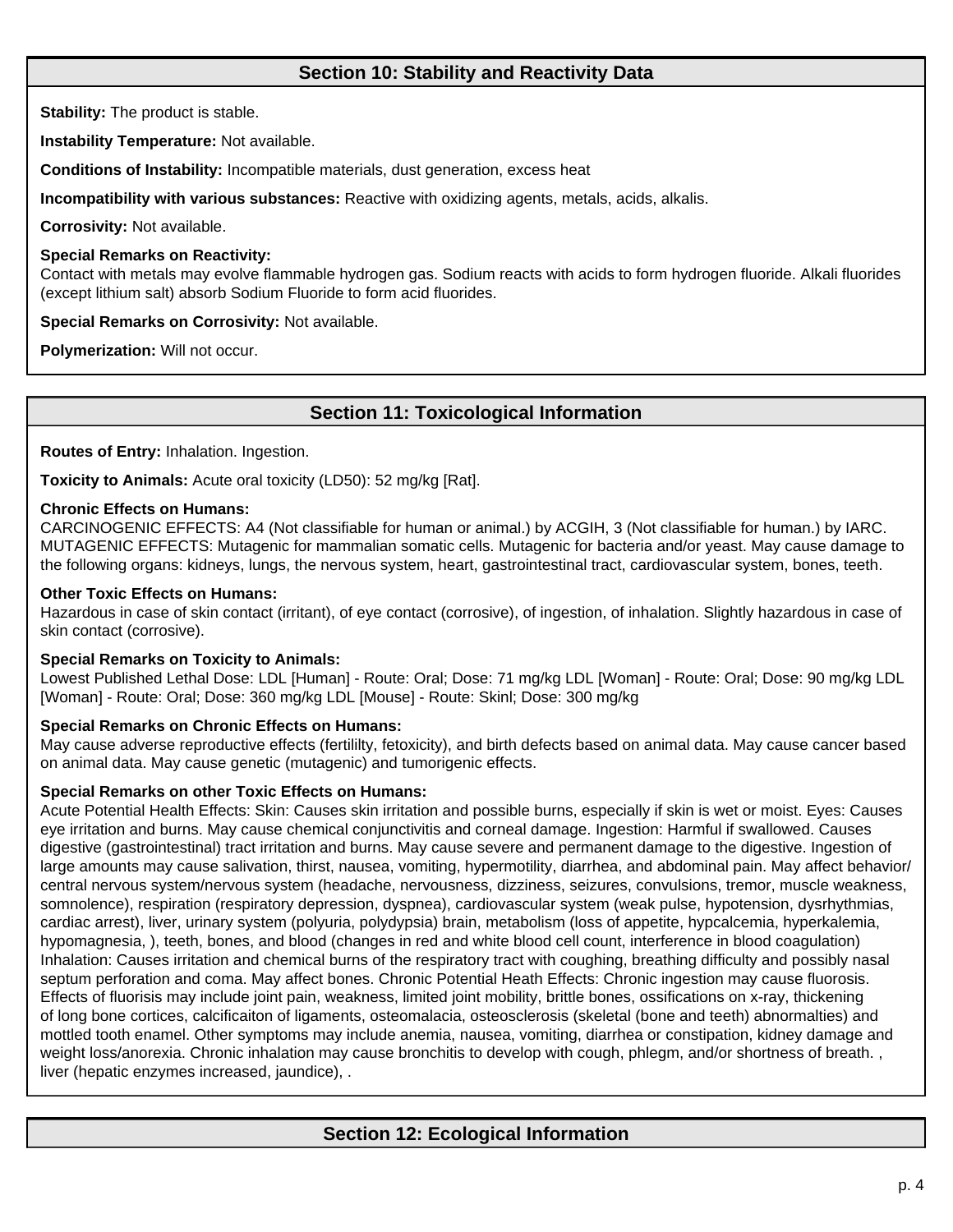**Ecotoxicity:** Not available.

**BOD5 and COD:** Not available.

**Products of Biodegradation:**

Possibly hazardous short term degradation products are not likely. However, long term degradation products may arise.

**Toxicity of the Products of Biodegradation:** The products of degradation are less toxic than the product itself.

**Special Remarks on the Products of Biodegradation:** Not available.

## **Section 13: Disposal Considerations**

### **Waste Disposal:**

Waste must be disposed of in accordance with federal, state and local environmental control regulations.

### **Section 14: Transport Information**

**DOT Classification:** CLASS 6.1: Poisonous material.

**Identification:** : Sodium fluoride UNNA: 1690 PG: III

**Special Provisions for Transport:** Not available.

## **Section 15: Other Regulatory Information**

#### **Federal and State Regulations:**

California prop. 65: This product contains the following ingredients for which the State of California has found to cause birth defects which would require a warning under the statute: No products were found. California prop. 65: This product contains the following ingredients for which the State of California has found to cause cancer which would require a warning under the statute: No products were found. Connecticut hazardous material survey.: Sodium fluoride Illinois chemical safety act: Sodium fluoride New York release reporting list: Sodium fluoride Rhode Island RTK hazardous substances: Sodium fluoride Pennsylvania RTK: Sodium fluoride Massachusetts RTK: Sodium fluoride Massachusetts spill list: Sodium fluoride New Jersey: Sodium fluoride New Jersey spill list: Sodium fluoride Louisiana spill reporting: Sodium fluoride California Director's List of Hazardous Substances: Sodium fluoride TSCA 8(b) inventory: Sodium fluoride TSCA 8(a) PAIR: Sodium fluoride CERCLA: Hazardous substances.: Sodium fluoride: 1000 lbs. (453.6 kg)

#### **Other Regulations:**

OSHA: Hazardous by definition of Hazard Communication Standard (29 CFR 1910.1200). EINECS: This product is on the European Inventory of Existing Commercial Chemical Substances.

### **Other Classifications:**

### **WHMIS (Canada):**

CLASS D-1B: Material causing immediate and serious toxic effects (TOXIC). CLASS D-2B: Material causing other toxic effects (TOXIC).

### **DSCL (EEC):**

R25- Toxic if swallowed. R32- Contact with acids liberates very toxic gas. R36/38- Irritating to eyes and skin. S22- Do not breathe dust. S36- Wear suitable protective clothing. S45- In case of accident or if you feel unwell, seek medical advice immediately (show the label where possible).

### **HMIS (U.S.A.):**

**Health Hazard:** 2

**Fire Hazard:** 0

**Reactivity:** 0